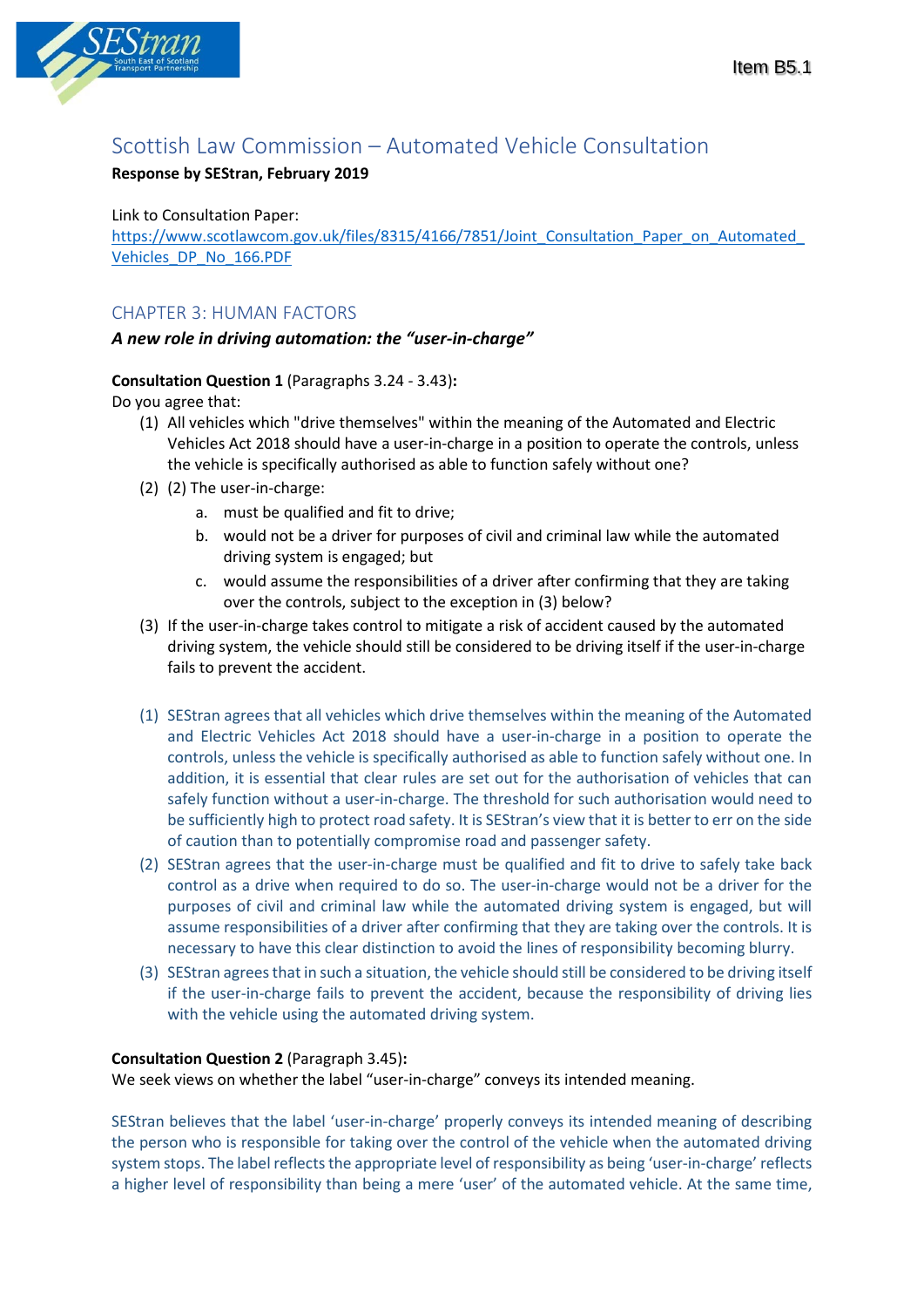however, the 'user-in-charge' should not be considered as the 'driver' for the purposes of civil and criminal law while the automated driving system is engaged. The term 'user-in-charge' therefore best reflects the role of the person who will be in charge to take over from the automated driving system when required to do so.

### **Consultation Question 3** (Paragraphs 3.47 - 3.57)**:**

We seek views on whether it should be a criminal offence for a user-in-charge who is subjectively aware of a risk of serious injury to fail to take reasonable steps to avert that risk.

It would be desirable for it to be a criminal offence for a user-in-charge who is subjectively aware of a risk of serious injury to fail to take responsible steps to avert that risk. However, it would likely be extremely hard to establish whether someone wasindeed subjectively aware of a risk of serious injury. It raises the question of whether someone could and should have known of a potential risk, and whether it had a duty or responsibility to act. It blurs the lines between driver who is responsible in civil and criminal law and user-in-charge, and manufacturer who is responsible for vehicle and automated driving system. For that reason, it would seem necessary to strictly distinguish responsibilities between the driver, the user-in-charge, and the manufacturer who is responsible for the well-functioning of the automated driving system. Again, high standards should be put in place for the authorisation of vehicles that are able to safely function without a user-in-charge. While it is desirable that the user-in-charge interferes when he becomes aware of a risk of serious injury, it is the automated driving system as the 'driver' that holds the responsibility of averting such a risk.

## *When would a user-in-charge not be necessary?*

#### **Consultation Question 4** (Paragraphs 3.59 - 3.77)**:**

We seek views on how automated driving systems can operate safely and effectively in the absence of a user-in-charge.

### No comment.

#### **Consultation Question 5** (Paragraphs 3.59 - 3.77)**:**

Do you agree that powers should be made available to approve automated vehicles as able to operate without a user-in-charge?

SEStran agrees that powers should be made available to approve automated vehicles as able to operate without a user-in-charge. While today's technology might not allow for the safe operation of an automated vehicle without a user-in-charge, it is important that regulation is sufficiently flexible to accommodate for technological improvements that could lead to the safe operation of automated vehicles without a user-in-charge. If regulation is too strict and does not allow for automated vehicles to operate without a user-in-charge unless the regulation is amended, it might stifle technological development. This essentially comes back to the challenge of regulating new technologies and finding the right balance between under-regulation, which might compromise safety standards, and overregulation which could stifle innovation.

### *When should secondary activities be permitted?*

### **Consultation Question 6** (Paragraphs 3.80 - 3.96)**:**

Under what circumstances should a driver be permitted to undertake secondary activities when an automated driving system is engaged?

When an automated driving system is engaged, the driver becomes the user-in-charge and the responsibility for the dynamic driving task shifts onto the automated driving system. The user-in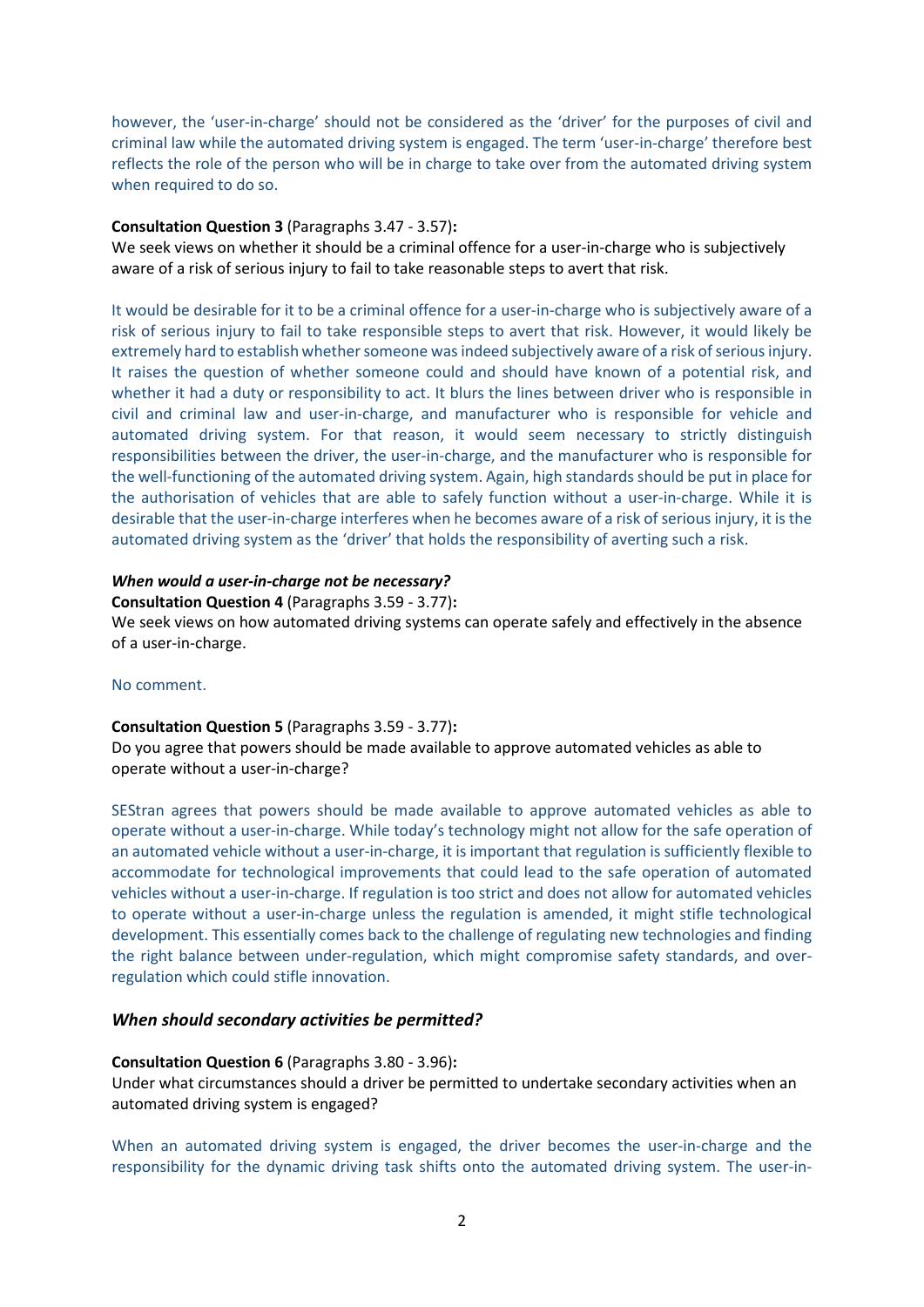charge would only have the responsibility to take over from the automated driving system, and would not have any direct responsibilities in relation to the driving itself. The user-in-charge should be allowed to engage in secondary activities to the extend that he/she is able to promptly and adequately respond to a request to take over driving responsibilities from the automated driving system when requested to do so.

## **Consultation Question 7** (Paragraphs 3.80 - 3.96)**:**

Conditionally automated driving systems require a human driver to act as a fallback when the automated driving system is engaged. If such systems are authorised at an international level:

- (1) should the fallback be permitted to undertake other activities?
- (2) if so, what should those activities be?

With a conditionally automated driving system, the human driver is required and expected to respond when the automated driving system fails or requests the human driver to take over. This means that the human driver would still carry the responsibility of driving and should not be permitted to undertake secondary activities. It is recognised, however, that it can be challenging for someone to remain engaged in the driving when he/she is not actively performing the dynamic driving task.

## CHAPTER 4: REGULATING VEHICLE STANDARDS PRE-PLACEMENT

## *A new safety assurance scheme*

## **Consultation Question 8** (Paragraphs 4.102 - 4.104)**:**

Do you agree that:

- (1) a new safety assurance scheme should be established to authorise automated driving systems which are installed:
	- a. as modifications to registered vehicles; or
	- b. in vehicles manufactured in limited numbers (a "small series")?
- (2) unauthorised automated driving systems should be prohibited?
- (3) the safety assurance agency should also have powers to make special vehicle orders for highly automated vehicles, so as to authorise design changes which would otherwise breach construction and use regulations?

SEStran agrees that for the general purpose of road safety, a new safety assurance scheme should be established for the authorisation of automated driving systems which are installed as modifications to registered vehicles or in vehicles manufactured in limited numbers. SEStran also agrees that unauthorised automated driving systems should be prohibited by law.

## **Consultation Question 9** (Paragraphs 4.107 - 4.109)**:**

Do you agree that every automated driving system (ADS) should be backed by an entity (ADSE) which takes responsibility for the safety of the system?

SEStran agrees that every automated driving system should be backed by an entity (ADSE) which takes responsibility for the safety of the system. It would seem to be the most effective way of protecting the safety standards of automated vehicles and seems to be best practice across various countries.

## **Consultation Question 10** (Paragraphs 4.112 - 4.117)**:**

We seek views on how far a new safety assurance system should be based on accrediting the developers' own systems, and how far should it involve third party testing.

For the general purpose of protecting road safety, independent third-party testing would seem preferable. This seems to be the most transparent manner of scrutinising the automated driving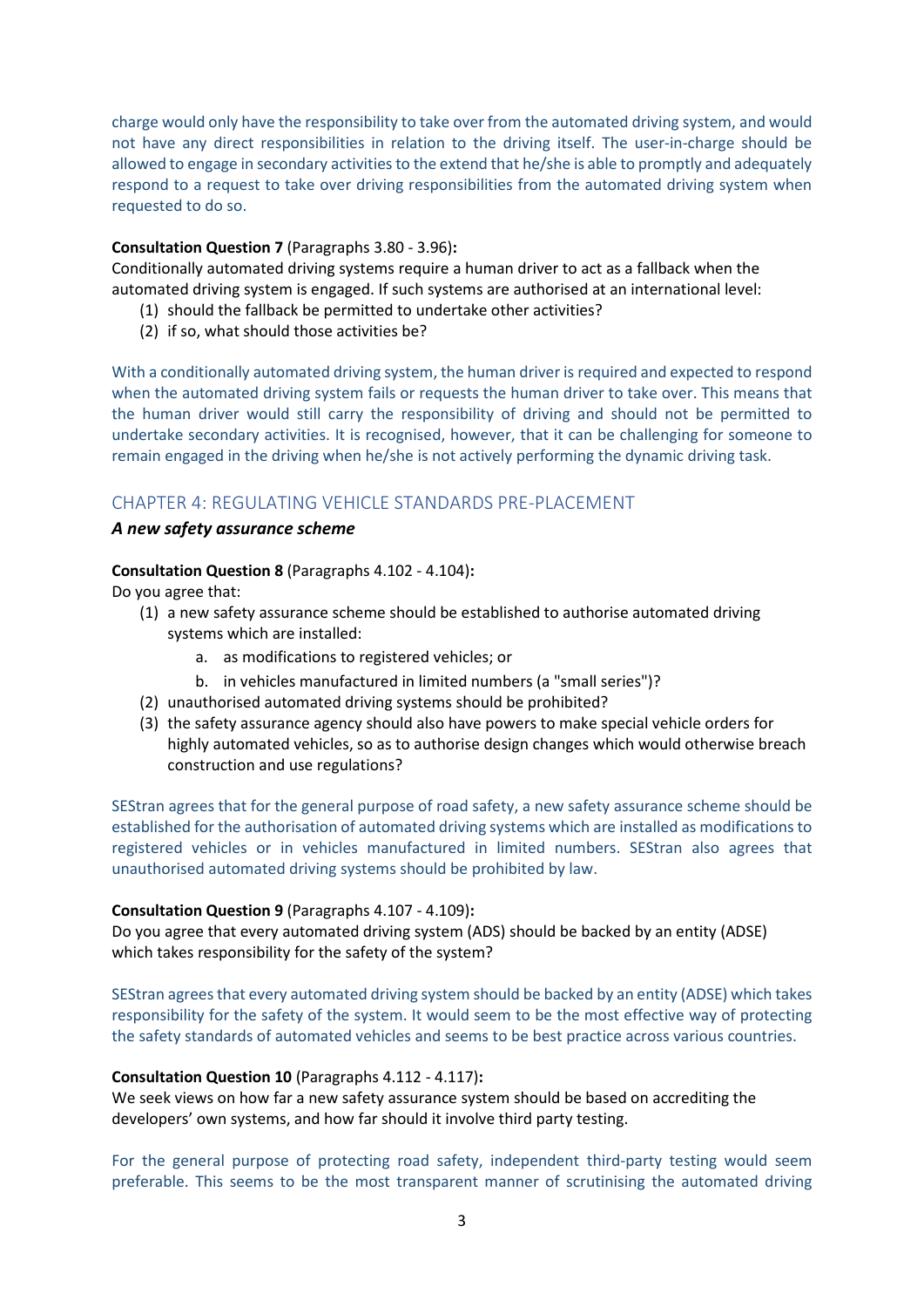system. Alternatively, self-certification would be appropriate if the safety standards a manufacturer should meet are sufficiently high and appropriately controlled.

## **Consultation Question 11** (Paragraphs 4.118 - 4.122)**:**

We seek views on how the safety assurance scheme could best work with local agencies to ensure that is sensitive to local conditions.

In this context, it would again seem most appropriate to have third-party testing in order to protect road safety. That would allow local or regional agencies to establish region-specific standards which an automated driving system should meet, and take into account local conditions.

## CHAPTER 5: REGULATING SAFETY ON THE ROADS

### *A new organisational structure?*

### **Consultation Question 12** (Paragraphs 5.30 - 5.32)**:**

If there is to be a new safety assurance scheme to authorise automated driving systems before they are allowed onto the roads, should the agency also have responsibilities for safety of these systems following deployment?

If so, should the organisation have responsibilities for:

- (1) regulating consumer and marketing materials?
- (2) market surveillance?
- (3) roadworthiness tests?

We seek views on whether the agency's responsibilities in these three areas should extend to advanced driver assistance systems.

SEStran believes that it needs to be established from the outset what the scope of responsibilities is of such a new safety assurance scheme. If it is to cover all aspects of automated vehicles, the scheme should indeed extend to regulating consumer and marketing materials, market surveillance and roadworthiness tests. It is acknowledged that such a specialised body is most likely to be best suited to regulate all aspects of automated vehicles.

## *Driver training*

### **Consultation Question 13** (Paragraphs 5.54 - 5.55)**:**

Is there a need to provide drivers with additional training on advanced driver assistance systems? If so, can this be met on a voluntary basis, through incentives offered by insurers?

It is pertinent that human drivers know what their responsibilities are while using an automated vehicle. Given the fact that there are many different types of automation, training would seem necessary to appropriately inform drivers of their responsibility before using any particular type of automated vehicle. The responsibility of driving safely does not only refer to the safety of the driver itself and potential passengers, but extends to other road users. It would seem necessary for the purpose of general road safety that drivers are appropriately made aware of their responsibilities when driving an automated vehicle, meaning that additional training on a merely voluntary basis would not be sufficient.

### *Accident investigation*

### **Consultation Question 14** (Paragraphs 5.58 - 5.71)**:**

We seek views on how accidents involving driving automation should be investigated.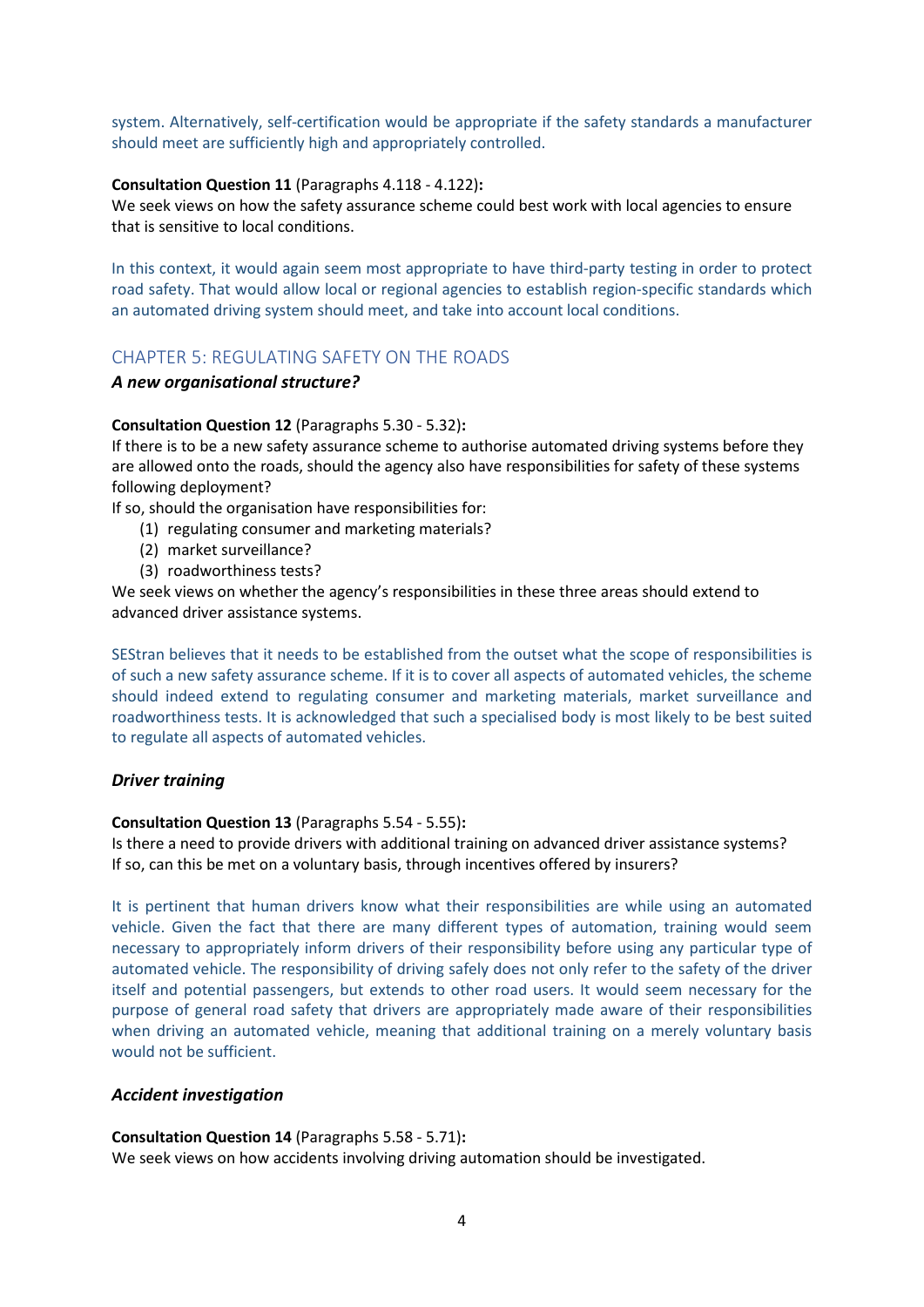We seek views on whether an Accident Investigation Branch should investigate high profile accidents involving automated vehicles? Alternatively, should specialist expertise be provided to police forces.

### No comment.

## *Setting and monitoring a safety standard*

## **Consultation Question 15** (Paragraphs 5.78 - 5.85)**:**

- (1) Do you agree that the new safety agency should monitor the accident rate of highly automated vehicles which drive themselves, compared with human drivers?
- (2) We seek views on whether there is also a need to monitor the accident rates of advanced driver assistance systems.

SEStran agrees that the accident rate of highly automated vehicles which drive themselves compared to human drivers should be monitored for the purpose of protecting road safety and continuous improvement of the technology.

## *The technical challenges of monitoring accident rates*

### **Consultation Question 16** (Paragraphs 5.86 - 5.97)**:**

- (1) What are the challenges of comparing the accident rates of automated driving systems with that of human drivers?
- (2) Are existing sources of data sufficient to allow meaningful comparisons? Alternatively, are new obligations to report accidents needed?

No comment.

## CHAPTER 6: CIVIL LIABILITY

## *Is there a need for further review?*

## **Consultation Question 17** (Paragraphs 6.13 - 6.59)**:**

We seek views on whether there is a need for further guidance or clarification on Part 1 of Automated and Electric Vehicles Act 2018 in the following areas:

- (1) Are sections 3(1) and 6(3) on contributory negligence sufficiently clear?
- (2) Do you agree that the issue of causation can be left to the courts, or is there a need for guidance on the meaning of causation in section 2?
- (3) Do any potential problems arise from the need to retain data to deal with insurance claims? If so:
	- a. to make a claim against an automated vehicle's insurer, should the injured person be required to notify the police or the insurer about the alleged incident within a set period, so that data can be preserved?
	- b. how long should that period be?

### No comment.

## *Civil liability of manufacturers and retailers: Implications*

**Consultation Question 18** (Paragraphs 6.61 - 6.116)**:**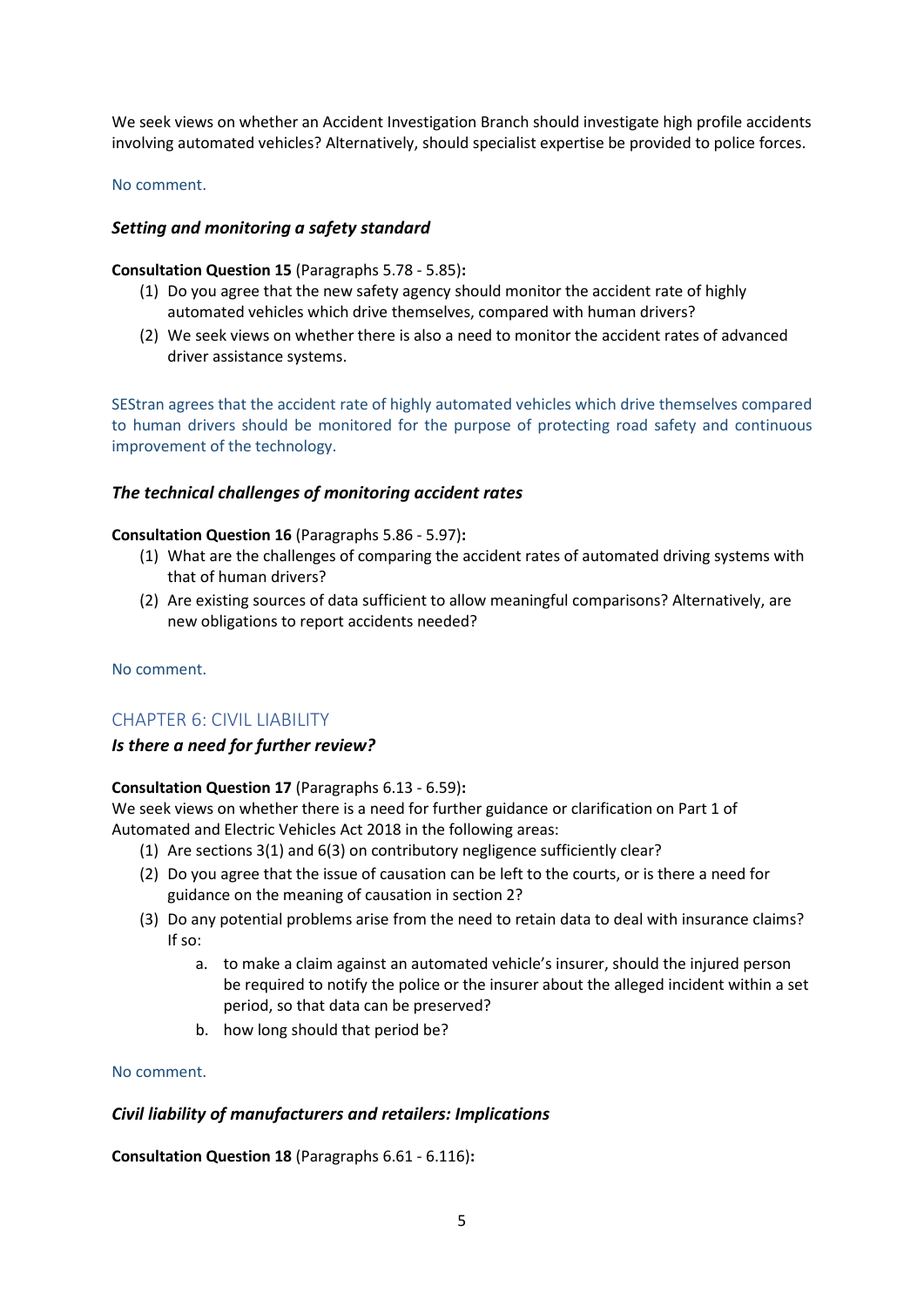Is there a need to review the way in which product liability under the Consumer Protection Act 1987 applies to defective software installed into automated vehicles?

### No comment.

### **Consultation Question 19** (Paragraphs 6.61 - 6.116)**:**

Do any other issues concerned with the law of product or retailer liability need to be addressed to ensure the safe deployment of driving automation?

No comment.

## CHAPTER 7: CRIMINAL LIABILITY

### *Offences incompatible with automated driving*

### **Consultation Question 20** (Paragraphs 7.5 - 7.11)**:**

We seek views on whether regulation 107 of the Road Vehicles (Construction and Use) Regulations 1986 should be amended, to exempt vehicles which are controlled by an authorised automated driving system.

#### No comment.

**Consultation Question 21** (Paragraphs 7.5 - 7.11)**:**  Do other offences need amendment because they are incompatible with automated driving?

#### No comment.

### *Offences relating to the way a vehicle is driven*

#### **Consultation Question 22** (Paragraphs 7.14 - 7.19)**:**

Do you agree that where a vehicle is:

- (1) listed as capable of driving itself under section 1 of the Automated and Electric Vehicles Act 2018; and
- (2) has its automated driving system correctly engaged;

the law should provide that the human user is not a driver for the purposes of criminal offences arising from the dynamic driving task?

SEStran agrees that the law should provide that the human user is not a driver for the purpose of criminal offences arising from the dynamic driving task where a vehicle is listed as capable of driving itself and the automated driving system is correctly engaged. The user-in-charge would have the responsibility to respond to request to take over dynamic driving task when requested to do so while the automated vehicle should be able to return to a safe stop.

### **Consultation Question 23** (Paragraph 7.21)**:**

Do you agree that, rather than being considered to be a driver, a user-in-charge should be subject to specific criminal offences? (These offences might include, for example, the requirement to take reasonable steps to avoid an accident, where the user-in-charge is subjectively aware of the risk of serious injury (as discussed in paragraphs 3.47 to 3.57)).

As mentioned in question 3, SEStran believes it would be desirable for a user-in-charge to be required to take reasonable to avoid an accident. However, this would significantly blur the lines of responsibility between the automated vehicle and the user-in-charge. It would be extremely difficult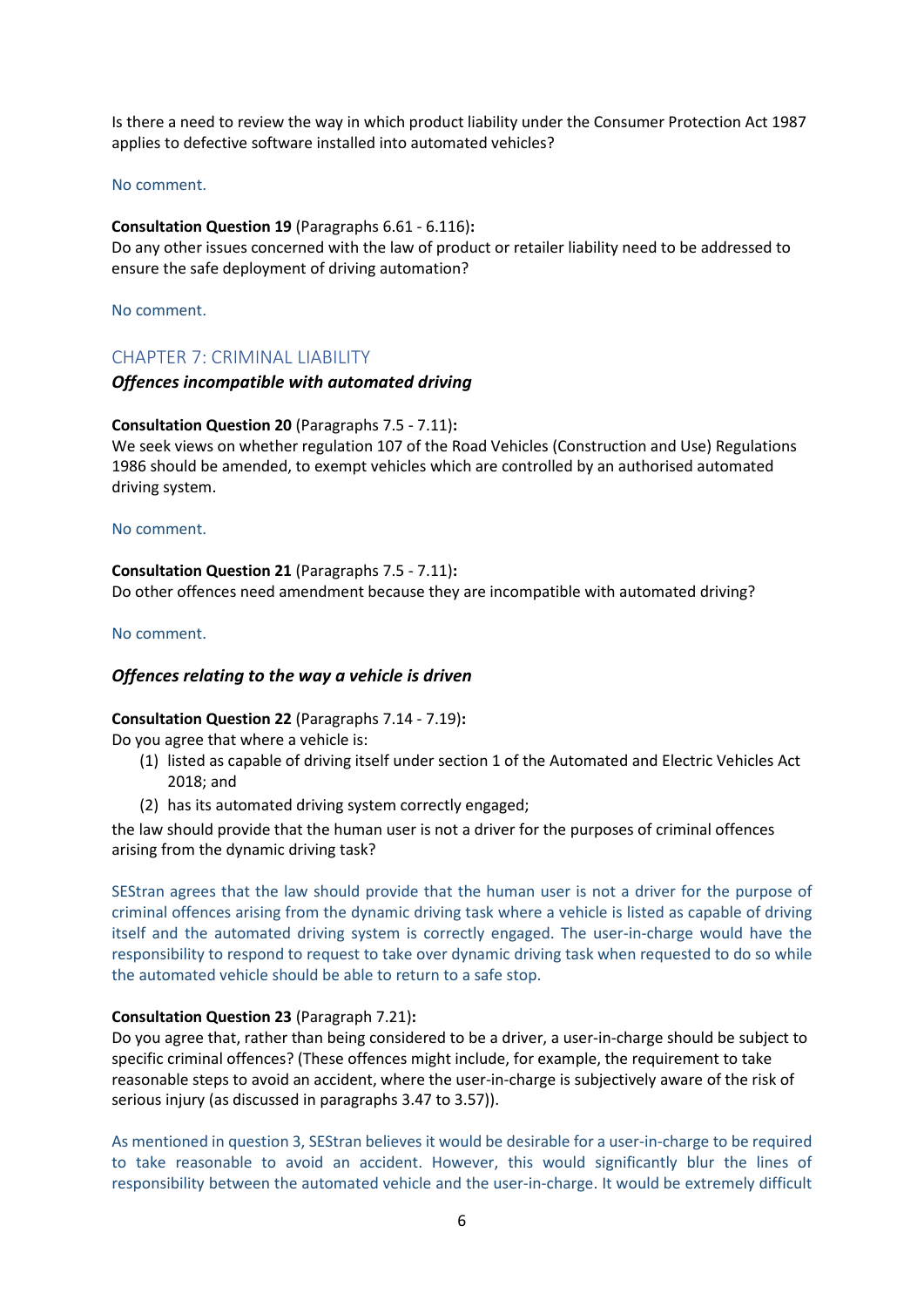to establish whether someone was aware of a risk and could have avoided an accident, given the fact that the user-in-charge would not be considered a driver for the purpose of civil and criminal law. If a user-in-charge is permitted to engage in secondary activities to the extent that he/she is able to respond to a request to take over controls of the vehicle, he might not be in the position to take reasonable steps to avoid an accident.

## **Consultation Question 24** (Paragraphs 7.23 - 7.35)**:**

Do you agree that:

- (1) a registered keeper who receives a notice of intended prosecution should be required to state if the vehicle was driving itself at the time and (if so) to authorise data to be provided to the police?
- (2) where the problem appears to lie with the automated driving system (ADS) the police should refer the matter to the regulatory authority for investigation?
- (3) where the ADS has acted in a way which would be a criminal offence if done by a human driver, the regulatory authority should be able to apply a range of regulatory sanctions to the entity behind the ADS?
- (4) the regulatory sanctions should include improvement notices, fines and suspension or withdrawal of ADS approval?

## SEStran agrees with the points above. No further comment.

## *Responsibilities of "users-in-charge"*

### **Consultation Question 25** (Paragraphs 7.37 - 7.45)**:**

Do you agree that where a vehicle is listed as only safe to drive itself with a user-in-charge, it should be a criminal offence for the person able to operate the controls ("the user-in-charge"):

- (1) not to hold a driving licence for the vehicle;
- (2) to be disqualified from driving;
- (3) to have eyesight which fails to comply with the prescribed requirements for driving;
- (4) to hold a licence where the application included a declaration regarding a disability which the user knew to be false;
- (5) to be unfit to drive through drink or drugs; or
- (6) to have alcohol levels over the prescribed limits?

SEStran agrees with the points above. The user-in-charge must be qualified and fit to drive, like any other driver, because the user-in-charge must be able to assume full responsibilities of a driver when requested to take over the dynamic driving task from the automated vehicle.

### **Consultation Question 26** (Paragraphs 7.37 - 7.45)**:**

Where a vehicle is listed as only safe to drive itself with a user-in-charge, should it be a criminal offence to be carried in the vehicle if there is no person able to operate the controls.

SEStran believes that it should be a criminal offence to be carried in a vehicle if there is no person able to operate the controls when the vehicle is listed as only safe to drive itself with a user-in-charge.

## *Responsibilities for other offences*

### **Consultation Question 27** (Paragraphs 7.48 - 7.65)**:**

Do you agree that legislation should be amended to clarify that users-in-charge:

(1) Are "users" for the purposes of insurance and roadworthiness offences; and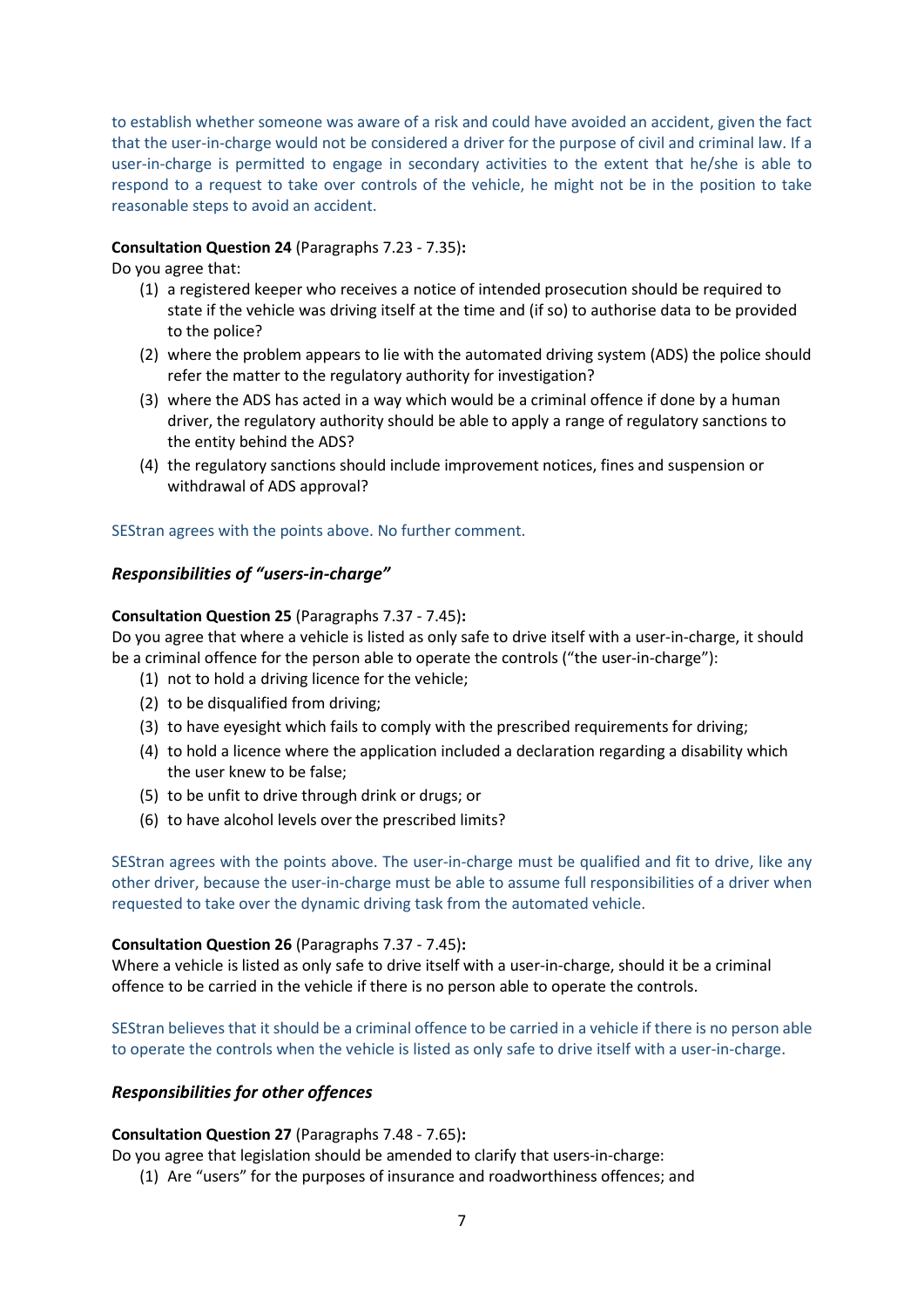(2) Are responsible for removing vehicles that are stopped in prohibited places, and would commit a criminal offence if they fail to do so?

SEStran agrees with the above comments. In addition, users-in-charge should only be considered users for the time that the automated driving system is engaged. When it is not or no longer engaged, the user-in-charge assumes responsibilities of a driver. When the automated vehicle stops in a prohibited place, the user-in-charge would assume responsibilities of a driver and have an obligation to remove the vehicle.

## **Consultation Question 28** (Paragraphs 7.59 - 7.61)**:**

We seek views on whether the offences of driving in a prohibited place should be extended to those who set the controls and thus require an automated vehicle to undertake the route.

## No comment.

## *Obligations that pose challenges for automated driving systems*

## **Consultation Question 29** (Paragraphs 7.71 - 7.88)**:**

Do you agree that legislation should be amended to state that the user-in-charge is responsible for:

- (1) duties following an accident;
- (2) complying with the directions of a police or traffic officer; and
- (3) ensuring that children wear appropriate restraints?

It should be considered that the automated driving system stops following an accident. The user-incharge should take over responsibilities of a driver following the accident, while the accident may have happened when the automated vehicle was carrying the responsibilities of a driver.

The automated vehicle is only considered 'driver' in relation to the performance of the dynamic driving task. The user-in-charge is not only 'user' of the automated vehicle, but is also 'in charge' of the safe use of the automated vehicle and is therefore responsible for all other duties related to the use of the automated vehicle, such as duties following an accident, ensuring that children wear appropriate restraints.

As for complying with the directions of a police or traffic officer, this relates to the performance of the dynamic driving task and should be the responsibility of the automated vehicle while the automated driving system is engaged.

## **Consultation Question 30** (Paragraphs 7.71 - 7.88)**:**

In the absence of a user-in-charge, we welcome views on how the following duties might be complied with:

- (1) duties following an accident;
- (2) complying with the directions of a police or traffic officer; and
- (3) ensuring that children wear appropriate restraints.

### No comment.

### **Consultation Question 31** (Paragraphs 7.71 - 7.88)**:**

We seek views on whether there is a need to reform the law in these areas as part of this review.

No comment.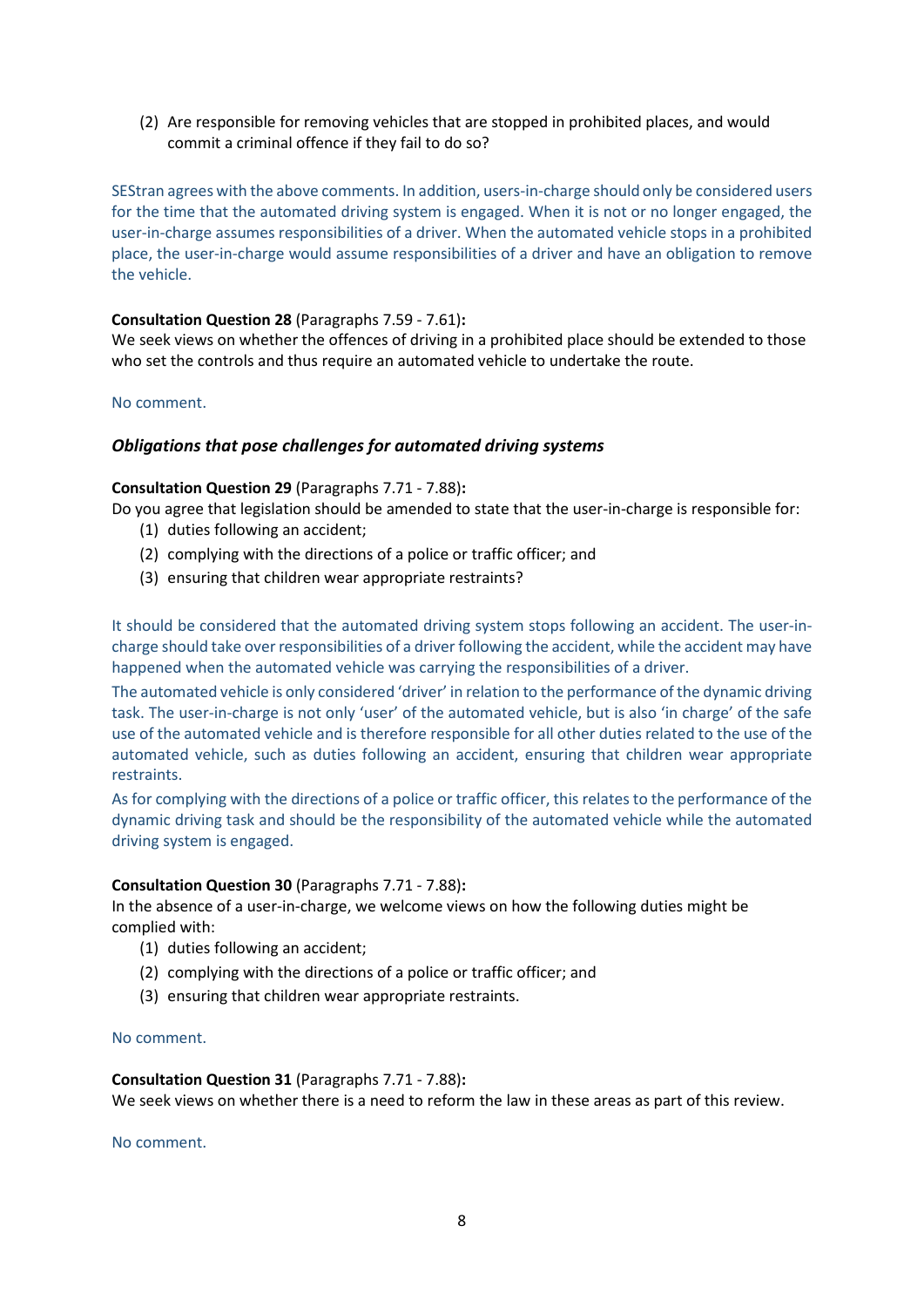## *Aggravated offences*

## **Consultation Question 32** (Paragraphs 7.92 - 7.123)**:**

We seek views on whether there should be a new offence of causing death or serious injury by wrongful interference with vehicles, roads or traffic equipment, contrary to section 22A of the Road Traffic Act 1988, where the chain of causation involves an automated vehicle.

## No comment.

## **Consultation Question 33** (Paragraphs 7.113 - 7.123)**:**

We seek views on whether the Law Commissions should review the possibility of one or more new corporate offences, where wrongs by a developer of automated driving systems result in death or serious injury.

No comment.

## CHAPTER 8: INTERFERING WITH AUTOMATED VEHICLES

## **Consultation Question 34** (Paragraphs 8.1 - 8.58)**:**

We seek views on whether the criminal law is adequate to deter interference with automated vehicles. In particular:

- (1) Are any new criminal offences required to cover interference with automated vehicles?
- (2) Even if behaviours are already criminal, are there any advantages to re-enacting the law, so as to clearly label offences of interfering with automated vehicles?

SEStran believes that it should be a criminal offence to interfere with automated vehicles and 'hack' the automated driving system. SEStran has no further comment as to whether this would fall within the scope of existing criminal offences or whether there is a need for a new offence.

## *Tampering with vehicles*

## **Consultation Question 35** (Paragraphs 8.28 - 8.31)**:**

Under section 25 of the Road Traffic Act 1988, it is an offence to tamper with a vehicle's brakes "or other mechanism" without lawful authority or reasonable cause. Is it necessary to clarify that "other mechanism" includes sensors?

## No comment.

## *Unauthorised vehicle taking*

## **Consultation Question 36** (Paragraphs 8.32 - 8.39)**:**

In England and Wales, section 12 of the Theft Act 1968 covers "joyriding" or taking a conveyance without authority, but does not apply to vehicles which cannot carry a person. This contrasts with the law in Scotland, where the offence of taking and driving away without consent applies to any motor vehicle. Should section 12 of the Theft Act 1968 be extended to any motor vehicle, even those without driving seats?

## No comment.

## *Causing danger to road users*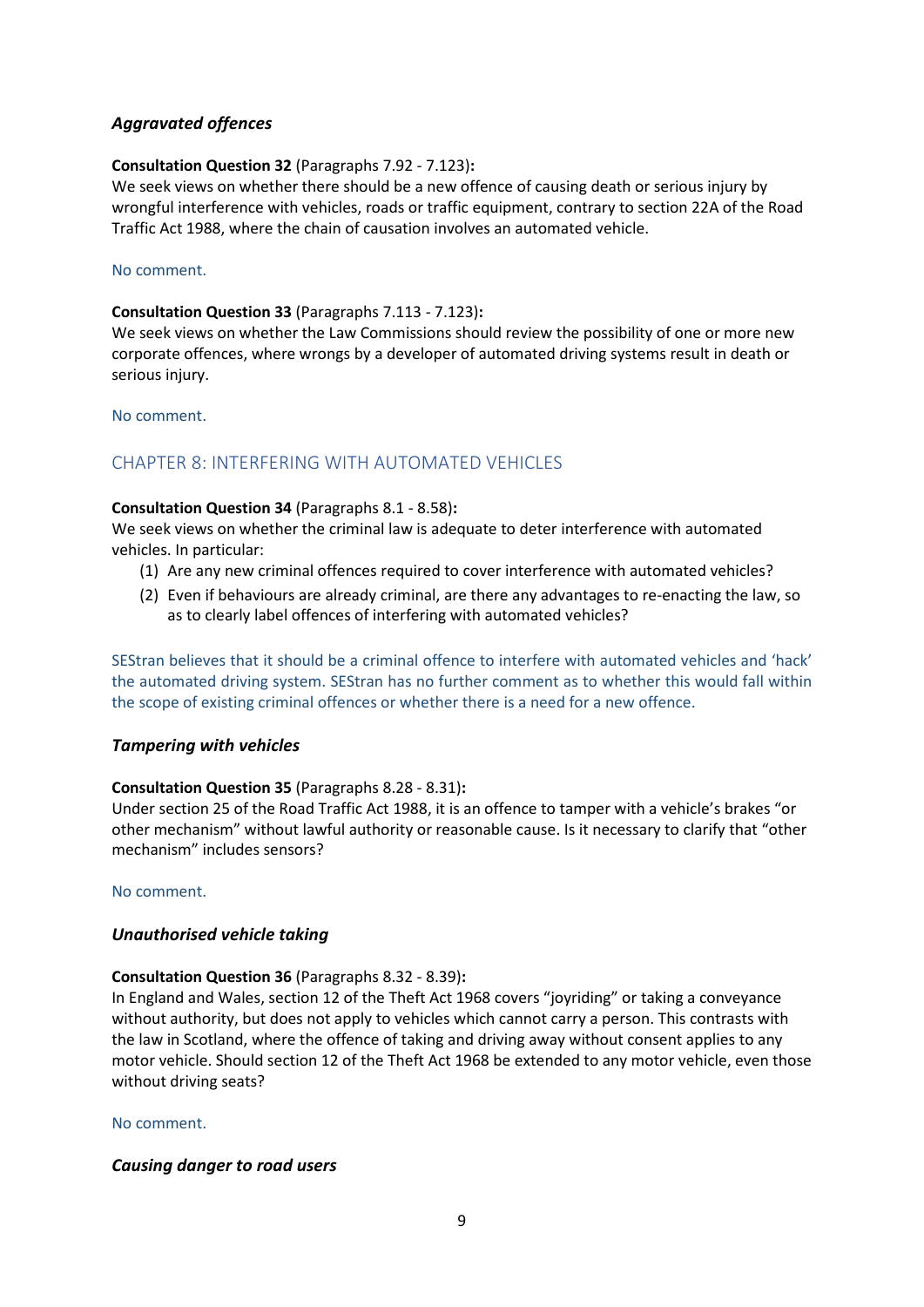## **Consultation Question 37** (Paragraphs 8.6 - 8.12)**:**

In England and Wales, section 22A(1) of the Road Traffic Act 1988 covers a broad range of interference with vehicles or traffic signs in a way which is obviously dangerous. In Scotland, section 100 of the Roads (Scotland) Act 1984 covers depositing anything a road, or inscribing or affixing something on a traffic sign. However, it does not cover interfering with other vehicles or moving traffic signs, even if this would raise safety concerns. Should section 22A of the Road Traffic Act 1988 be extended to Scotland?

No comment.

# CHAPTER 9: "MACHINE FACTORS" – ADAPTING ROAD RULES FOR ARTIFICIAL INTELLIGENCE DECISION-MAKING

### *Rules and standards*

### **Consultation Question 38** (Paragraphs 9.6 - 9.27)**:**

We seek views on how regulators can best collaborate with developers to create road rules which are sufficiently determinate to be formulated in digital code.

### No comment.

## *Should automated vehicles ever mount the pavement?*

### **Consultation Question 39** (Paragraphs 9.6 - 9.37)**:**

We seek views on whether a highly automated vehicle should be programmed so as to allow it to mount the pavement if necessary:

- (1) to avoid collisions;
- (2) to allow emergency vehicles to pass;
- (3) to enable traffic flow;
- (4) in any other circumstances?

SEStran believes that it is necessary to programme highly automated vehicles in such a manner that it mounts the pavement when necessary, for example to avoid collisions, to allow emergency vehicles to pass, and to enable traffic flow. Nevertheless, the automated vehicle should only be allowed to do so when mounting the pavement is safe to do so and does not create a risk of injury to other road users, such as cyclists, and pedestrians.

### **Consultation Question 40** (Paragraphs 9.6 - 9.37)**:**

We seek views on whether it would be acceptable for a highly automated vehicle to be programmed never to mount the pavement.

SEStran believes that there can always be certain traffic situations in which a highly automated vehicle would be required to mount the pavement for the general purpose of road safety. Therefore, it would not be acceptable for a highly automated vehicle to be programmed to never mount the pavement.

### *Should highly automated vehicles ever exceed speed limits?*

### **Consultation Question 41** (Paragraphs 9.40 - 9.47)**:**

We seek views on whether there are any circumstances in which an automated driving system should be permitted to exceed the speed limit within current accepted tolerances.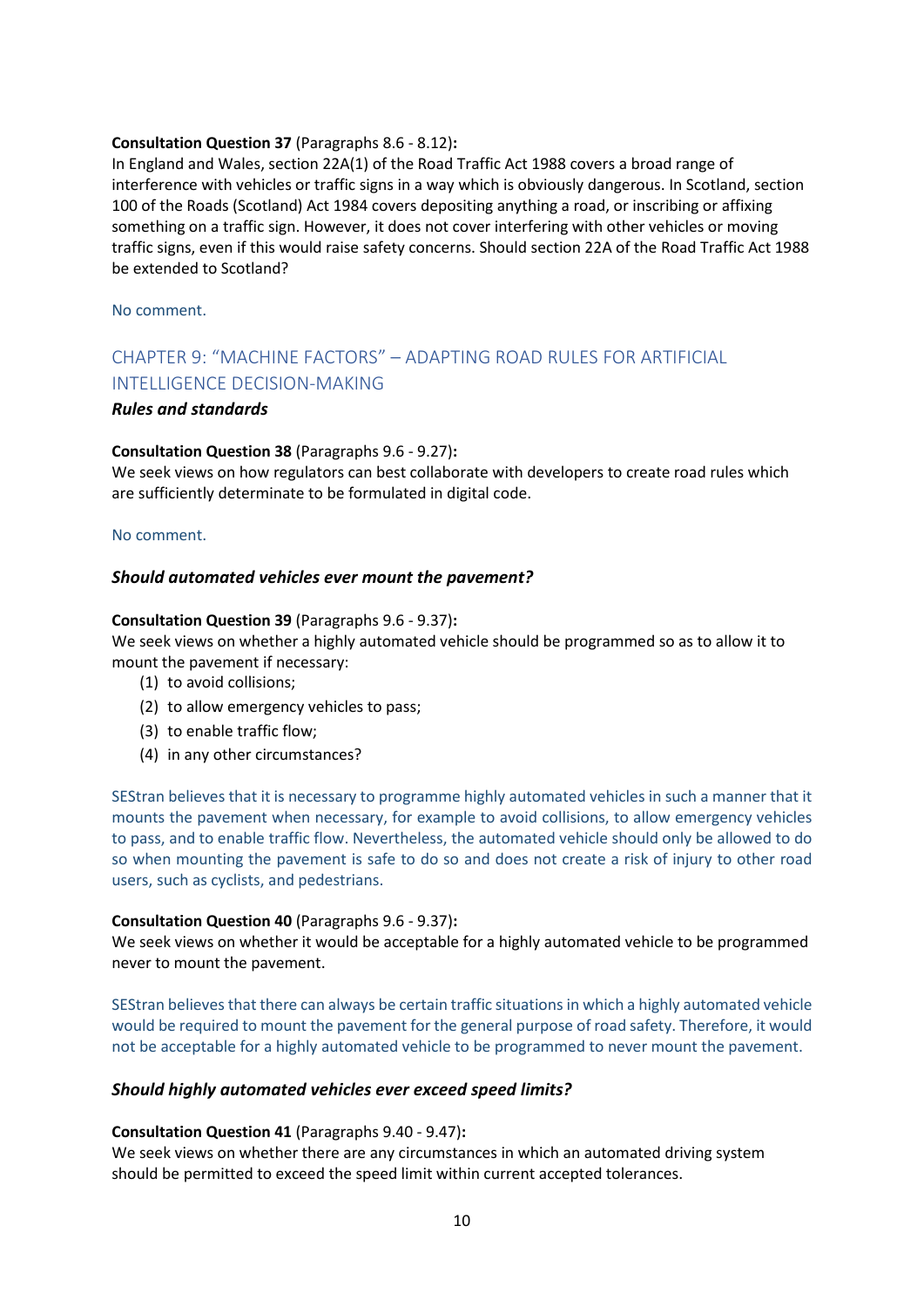SEStran believes that automated vehicles should be allowed to exceed the speed limit (within reason) if it is to protect road safety, for example to quickly overtake a vehicle to avoid collision. The automated vehicle should in principle be able to anticipate speed limit changes but some tolerance might be necessary to prevent overly sharp breaking which could compromise road and passenger safety.

## *Edging through pedestrians*

## **Consultation Question 42** (Paragraphs 9.49 - 9.55)**:**

We seek views on whether it would ever be acceptable for a highly automated vehicle to be programmed to "edge through" pedestrians, so that a pedestrian who does not move faces some chance of being injured. If so, what could be done to ensure that this is done only in appropriate circumstances?

SEStran believes that a highly automated vehicle should only be allowed to edge through pedestrians if the vehicle is able to detect whether or not a pedestrian is actually moving. It is possible that a child, (or anyone for that matter) fails to move. An automated vehicle should only be allowed to edge through pedestrians to the extent that it can identify whether someone has not moved and is able to come to a stop in time to avoid a risk of serious injury.

## *Avoiding bias in the behaviour of automated driving systems*

## **Consultation Question 43** (Paragraphs 9.68 - 9.74)**:**

To reduce the risk of bias in the behaviours of automated driving systems, should there be audits of datasets used to train automated driving systems?

SEStran believes that there should be audits of datasets used to train automated driving systems to reduce the risk of bias in their behaviours. While it is acknowledged that it might be extremely challenging to avoid any bias in algorithmic decision making and machine learning, audits of the datasets will be able to identify areas of bias which can help inform further research and development.

## *Transparency*

## **Consultation Question 44** (Paragraphs 9.76 - 9.88)**:**

We seek views on whether there should be a requirement for developers to publish their ethics policies (including any value allocated to human lives)?

SEStran believes that there should be a requirement for developers to publish their ethics policies for the purpose of transparency. This opens the general debate about Artificial Intelligence and the ethical challenges associated with it. This debate can again inform the further development of the technology and the ethics policies as these evolve overtime.

**Consultation Question 45** (Paragraphs 9.76 - 9.88)**:**  What other information should be made available?

No comment.

## *Future work and next steps*

**Consultation Question 46** (Paragraphs 9.91 - 9.93)**:**